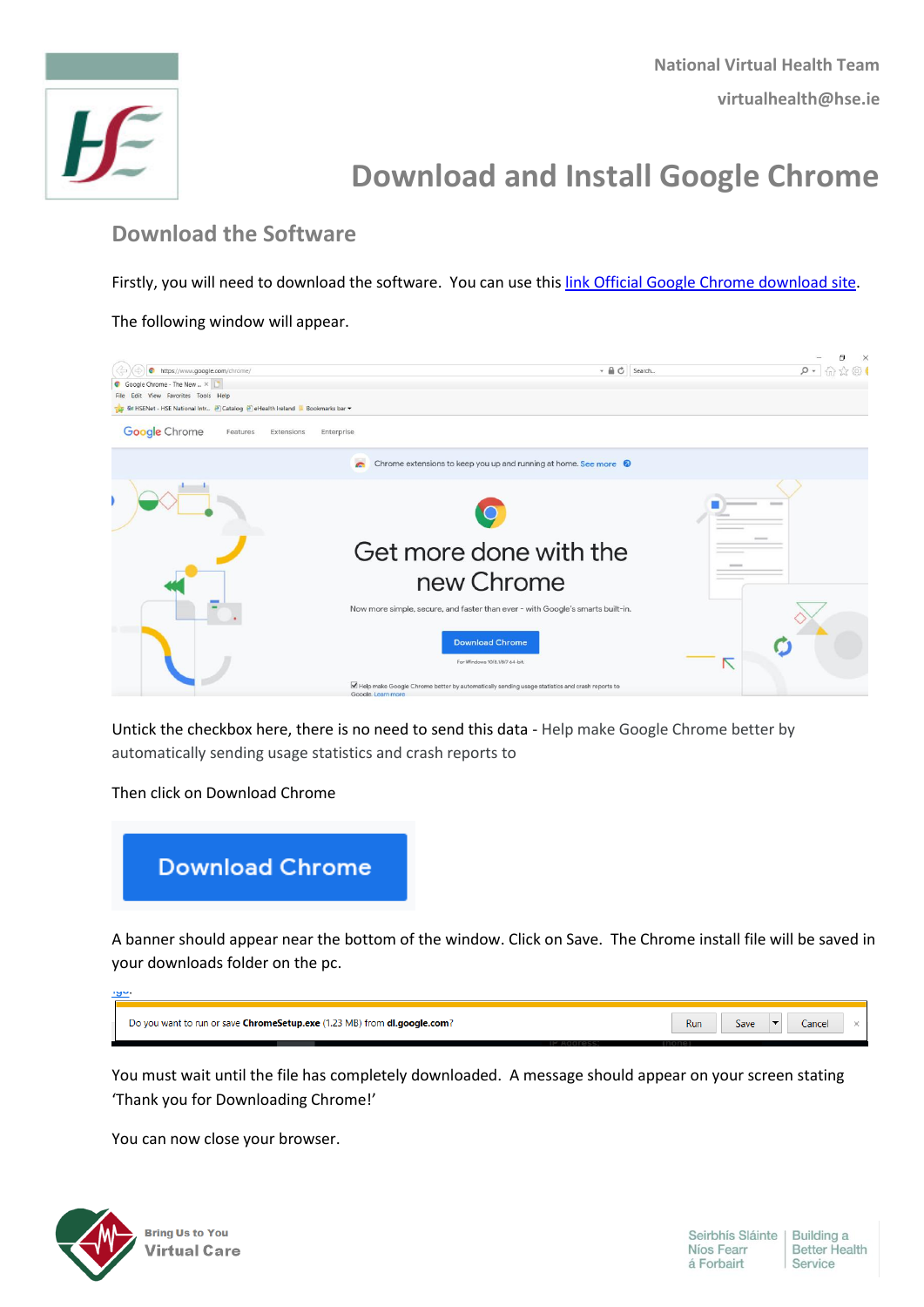## **Install the Software**

Navigate to your Downloads folder to view the file. Path c:\Users\account name\downloads

| $\overline{r}$                                                                                                                                      | Downloads     |                      |               |                             |                 |                                              |                                              |                                                                   |        |             |  |  |
|-----------------------------------------------------------------------------------------------------------------------------------------------------|---------------|----------------------|---------------|-----------------------------|-----------------|----------------------------------------------|----------------------------------------------|-------------------------------------------------------------------|--------|-------------|--|--|
| File<br>Home                                                                                                                                        | Share<br>View |                      |               |                             |                 |                                              |                                              |                                                                   |        |             |  |  |
| $\lambda$ Cut<br>È<br>LU,<br>W. Copy path<br>Pin to Quick Copy Paste<br>Move<br>Copy<br>Paste shortcut<br>$to -$<br>$to -$<br>access                |               | X 电<br>Delete Rename | New<br>folder | New item *<br>Easy access * | Properties<br>۰ | Dopen ~<br><b>Z</b> Edit<br><b>A</b> History |                                              | Select all<br><b>B</b> Select none<br><b>Red</b> Invert selection |        |             |  |  |
|                                                                                                                                                     | Clipboard     |                      | Organize      |                             | New             |                                              | Open                                         |                                                                   | Select |             |  |  |
| $\rightarrow \rightarrow \rightarrow \uparrow$ $\left \downarrow \right $ > This PC > Windows (C:) > Users > Igilmartin > Downloads<br>$\leftarrow$ |               |                      |               |                             |                 |                                              |                                              |                                                                   |        |             |  |  |
|                                                                                                                                                     |               |                      | Name          |                             |                 |                                              | $\checkmark$<br>Date modified<br><b>Type</b> |                                                                   |        | <b>Size</b> |  |  |
| > <b>A</b> Quick access                                                                                                                             |               |                      | ChromeSetup   |                             |                 | 03/04/2020 14:38                             |                                              | Application                                                       |        | 1,266 KB    |  |  |
| <b>ConeDrive</b>                                                                                                                                    |               |                      |               |                             |                 |                                              |                                              |                                                                   |        |             |  |  |
| $\triangleright$ $\blacksquare$ This PC                                                                                                             |               |                      |               |                             |                 |                                              |                                              |                                                                   |        |             |  |  |
| Network                                                                                                                                             |               |                      |               |                             |                 |                                              |                                              |                                                                   |        |             |  |  |

Double Click on ChromeSetup file.

A window will appear that goes through the setup process. Depending on your network speed it will take a few minutes to download.

| Downloading 3 minute(s) remaining |  |
|-----------------------------------|--|
|                                   |  |
| chrome                            |  |

Once download completed the following window will appear.